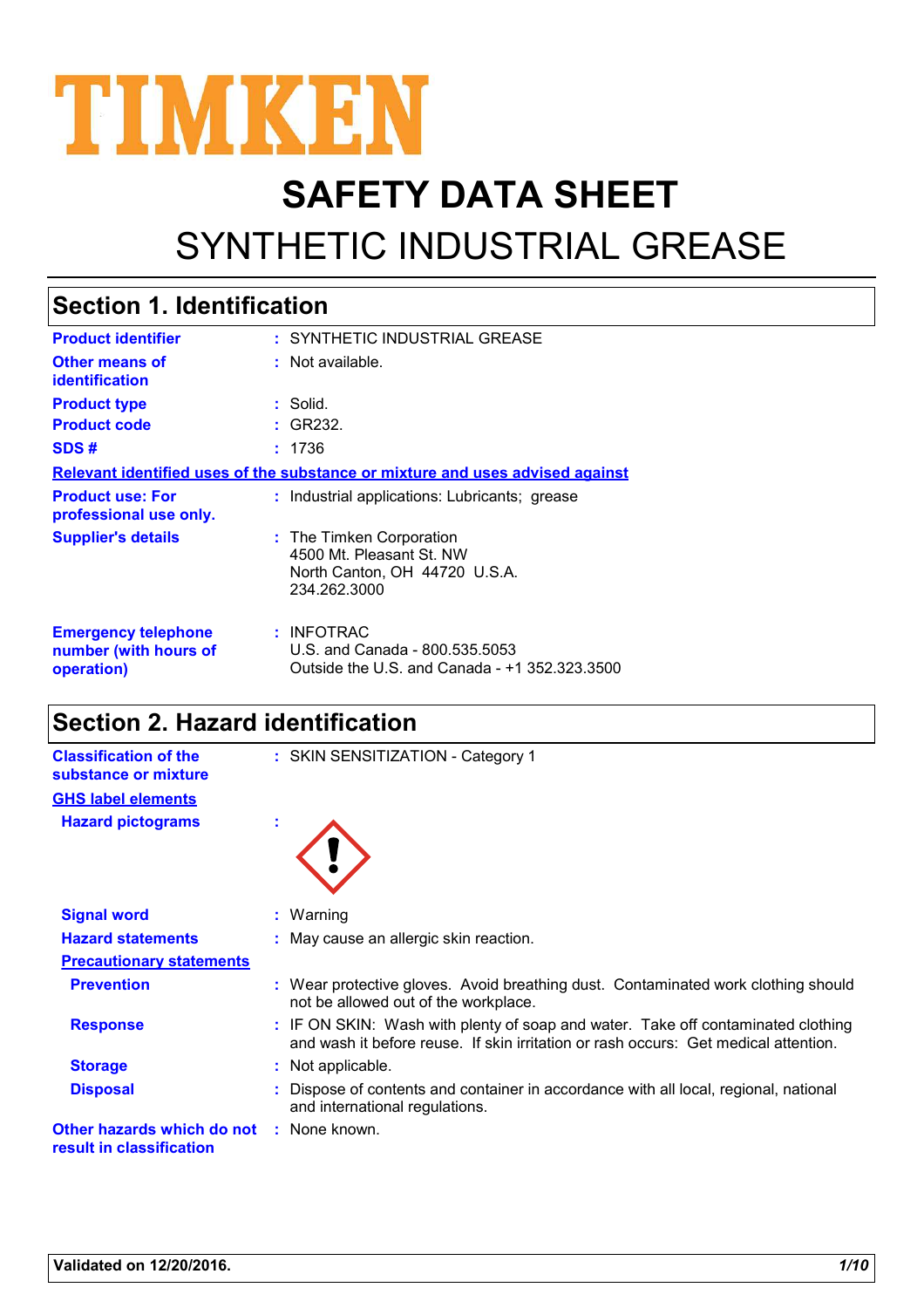#### **Section 3. Composition/information on ingredients**

**Substance/mixture**

**Other means of** 

**:** Mixture

**:** Not available.

**identification**

#### **CAS number/other identifiers**

| Ingredient name                                            | $\%$ (w/w) | <b>CAS number</b> |
|------------------------------------------------------------|------------|-------------------|
| Dec-1-ene, homopolymer, hydrogenated Dec-1-ene, oligomers, | 60-100     | 68037-01-4        |
| hydrogenated<br>l azelaic acid                             | $1-5$      | 123-99-9          |
| calcium bis(dinonylnaphthalenesulphonate)                  | $0.1 - 1$  | 57855-77-3        |

**There are no additional ingredients present which, within the current knowledge of the supplier and in the concentrations applicable, are classified as hazardous to health or the environment and hence require reporting in this section.**

**Occupational exposure limits, if available, are listed in Section 8.**

#### **Section 4. First-aid measures**

| <b>Description of necessary first aid measures</b> |                                                                                                                                                                                                                                                                                                                                                                                                                                                                                                                                                                                                                                                                                                                                                                                                                              |
|----------------------------------------------------|------------------------------------------------------------------------------------------------------------------------------------------------------------------------------------------------------------------------------------------------------------------------------------------------------------------------------------------------------------------------------------------------------------------------------------------------------------------------------------------------------------------------------------------------------------------------------------------------------------------------------------------------------------------------------------------------------------------------------------------------------------------------------------------------------------------------------|
| <b>Eye contact</b>                                 | : Immediately flush eyes with plenty of water, occasionally lifting the upper and lower<br>eyelids. Check for and remove any contact lenses. Continue to rinse for at least 10<br>minutes. Get medical attention if irritation occurs.                                                                                                                                                                                                                                                                                                                                                                                                                                                                                                                                                                                       |
| <b>Inhalation</b>                                  | Remove victim to fresh air and keep at rest in a position comfortable for breathing.<br>If not breathing, if breathing is irregular or if respiratory arrest occurs, provide<br>artificial respiration or oxygen by trained personnel. It may be dangerous to the<br>person providing aid to give mouth-to-mouth resuscitation. Get medical attention if<br>adverse health effects persist or are severe. If unconscious, place in recovery<br>position and get medical attention immediately. Maintain an open airway. Loosen<br>tight clothing such as a collar, tie, belt or waistband. In case of inhalation of<br>decomposition products in a fire, symptoms may be delayed. The exposed person<br>may need to be kept under medical surveillance for 48 hours.                                                         |
| <b>Skin contact</b>                                | : Wash with plenty of soap and water. Remove contaminated clothing and shoes.<br>Wash contaminated clothing thoroughly with water before removing it, or wear<br>gloves. Continue to rinse for at least 10 minutes. Get medical attention. In the<br>event of any complaints or symptoms, avoid further exposure. Wash clothing<br>before reuse. Clean shoes thoroughly before reuse.                                                                                                                                                                                                                                                                                                                                                                                                                                        |
| <b>Ingestion</b>                                   | : Wash out mouth with water. Remove dentures if any. Remove victim to fresh air<br>and keep at rest in a position comfortable for breathing. If material has been<br>swallowed and the exposed person is conscious, give small quantities of water to<br>drink. Stop if the exposed person feels sick as vomiting may be dangerous. Do not<br>induce vomiting unless directed to do so by medical personnel. If vomiting occurs,<br>the head should be kept low so that vomit does not enter the lungs. Get medical<br>attention if adverse health effects persist or are severe. Never give anything by<br>mouth to an unconscious person. If unconscious, place in recovery position and get<br>medical attention immediately. Maintain an open airway. Loosen tight clothing such<br>as a collar, tie, belt or waistband. |
|                                                    | <b>Most important symptoms/effects, acute and delayed</b>                                                                                                                                                                                                                                                                                                                                                                                                                                                                                                                                                                                                                                                                                                                                                                    |

|                                       | <u>MOOL MINOI LUML OYMIDIOMINOI LOOLO, UUULO UMU UULUYUU</u> |
|---------------------------------------|--------------------------------------------------------------|
| <b>Potential acute health effects</b> |                                                              |
| <b>Eye contact</b>                    | : No known significant effects or critical hazards.          |
| <b>Inhalation</b>                     | : No known significant effects or critical hazards.          |
| <b>Skin contact</b>                   | : May cause an allergic skin reaction.                       |
| <b>Ingestion</b>                      | : No known significant effects or critical hazards.          |
| <b>Over-exposure signs/symptoms</b>   |                                                              |
| <b>Eye contact</b>                    | : No specific data.                                          |
| <b>Inhalation</b>                     | : No specific data.                                          |

#### **Validated on 12/20/2016.** *2/10*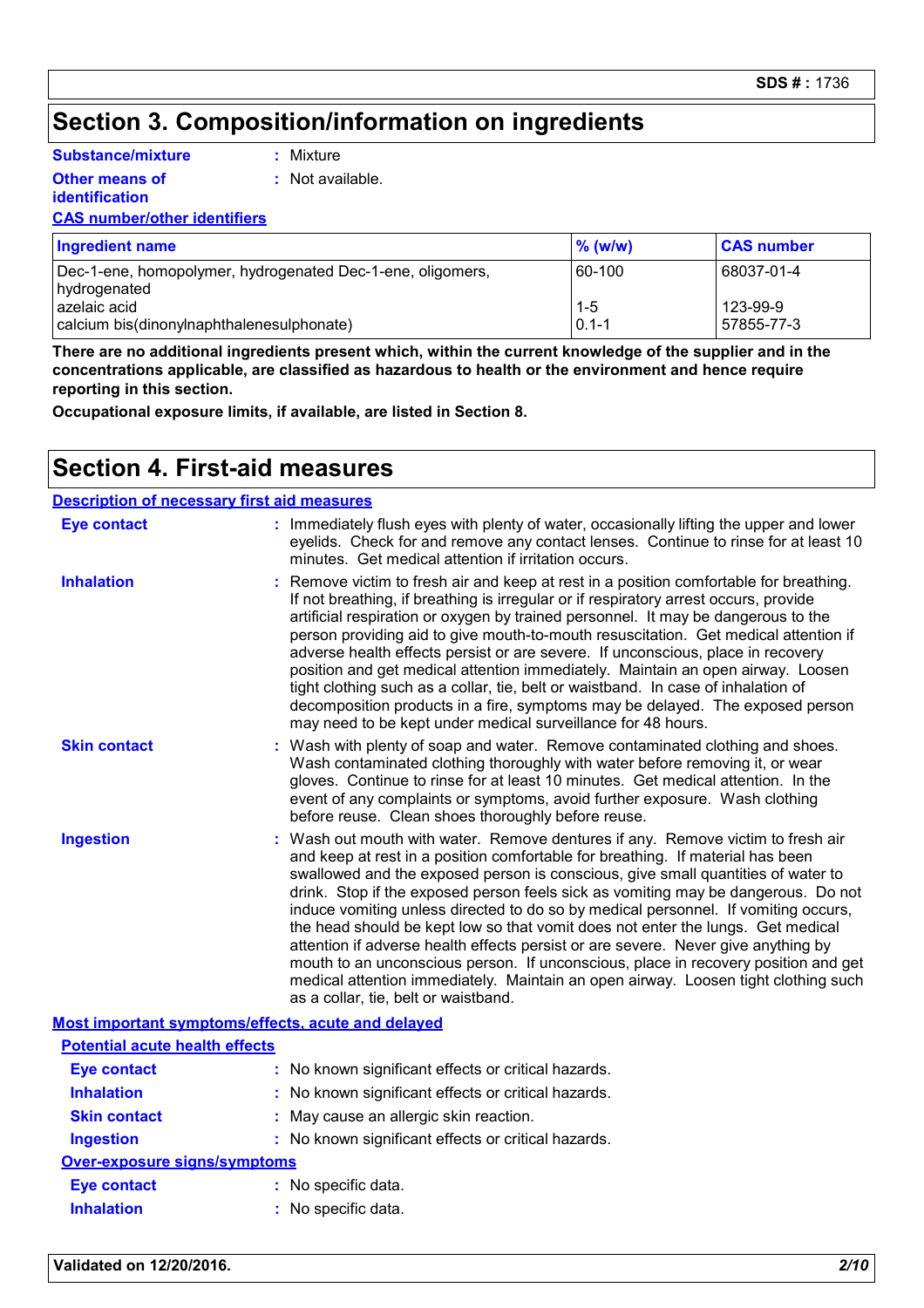| Section 4. First-aid measures     |                                                                                                                                                                                                                                                                          |
|-----------------------------------|--------------------------------------------------------------------------------------------------------------------------------------------------------------------------------------------------------------------------------------------------------------------------|
| <b>Skin contact</b>               | : Adverse symptoms may include the following:<br>irritation<br>redness                                                                                                                                                                                                   |
| <b>Ingestion</b>                  | : No specific data.                                                                                                                                                                                                                                                      |
|                                   | Indication of immediate medical attention and special treatment needed, if necessary                                                                                                                                                                                     |
| <b>Notes to physician</b>         | : In case of inhalation of decomposition products in a fire, symptoms may be delayed.<br>The exposed person may need to be kept under medical surveillance for 48 hours.                                                                                                 |
| <b>Specific treatments</b>        | : No specific treatment.                                                                                                                                                                                                                                                 |
| <b>Protection of first-aiders</b> | : No action shall be taken involving any personal risk or without suitable training. It<br>may be dangerous to the person providing aid to give mouth-to-mouth resuscitation.<br>Wash contaminated clothing thoroughly with water before removing it, or wear<br>gloves. |

**See toxicological information (Section 11)**

# **Section 5. Fire-fighting measures**

| <b>Extinguishing media</b>                               |                                                                                                                                                                                                     |
|----------------------------------------------------------|-----------------------------------------------------------------------------------------------------------------------------------------------------------------------------------------------------|
| <b>Suitable extinguishing</b><br>media                   | : Use an extinguishing agent suitable for the surrounding fire.                                                                                                                                     |
| <b>Unsuitable extinguishing</b><br>media                 | : None known.                                                                                                                                                                                       |
| <b>Specific hazards arising</b><br>from the chemical     | : No specific fire or explosion hazard.                                                                                                                                                             |
| <b>Hazardous thermal</b><br>decomposition products       | : Decomposition products may include the following materials:<br>carbon dioxide<br>carbon monoxide<br>nitrogen oxides<br>sulfur oxides<br>metal oxide/oxides                                        |
| <b>Special protective actions</b><br>for fire-fighters   | : Promptly isolate the scene by removing all persons from the vicinity of the incident if<br>there is a fire. No action shall be taken involving any personal risk or without<br>suitable training. |
| <b>Special protective</b><br>equipment for fire-fighters | : Fire-fighters should wear appropriate protective equipment and self-contained<br>breathing apparatus (SCBA) with a full face-piece operated in positive pressure<br>mode.                         |

# **Section 6. Accidental release measures**

| <b>Personal precautions, protective equipment and emergency procedures</b> |                                                                                                                                                                                                                                                                                                                                                                                   |  |
|----------------------------------------------------------------------------|-----------------------------------------------------------------------------------------------------------------------------------------------------------------------------------------------------------------------------------------------------------------------------------------------------------------------------------------------------------------------------------|--|
| For non-emergency<br>personnel                                             | : No action shall be taken involving any personal risk or without suitable training.<br>Evacuate surrounding areas. Keep unnecessary and unprotected personnel from<br>entering. Do not touch or walk through spilled material. Provide adequate<br>ventilation. Wear appropriate respirator when ventilation is inadequate. Put on<br>appropriate personal protective equipment. |  |
|                                                                            | For emergency responders : If specialized clothing is required to deal with the spillage, take note of any<br>information in Section 8 on suitable and unsuitable materials. See also the<br>information in "For non-emergency personnel".                                                                                                                                        |  |
| <b>Environmental precautions</b>                                           | : Avoid dispersal of spilled material and runoff and contact with soil, waterways,<br>drains and sewers. Inform the relevant authorities if the product has caused<br>environmental pollution (sewers, waterways, soil or air).                                                                                                                                                   |  |
| <b>Methods and materials for containment and cleaning up</b>               |                                                                                                                                                                                                                                                                                                                                                                                   |  |
| <b>Small spill</b>                                                         | : Move containers from spill area. Avoid dust generation. Using a vacuum with<br>HEPA filter will reduce dust dispersal. Place spilled material in a designated,<br>labeled waste container. Dispose of via a licensed waste disposal contractor.                                                                                                                                 |  |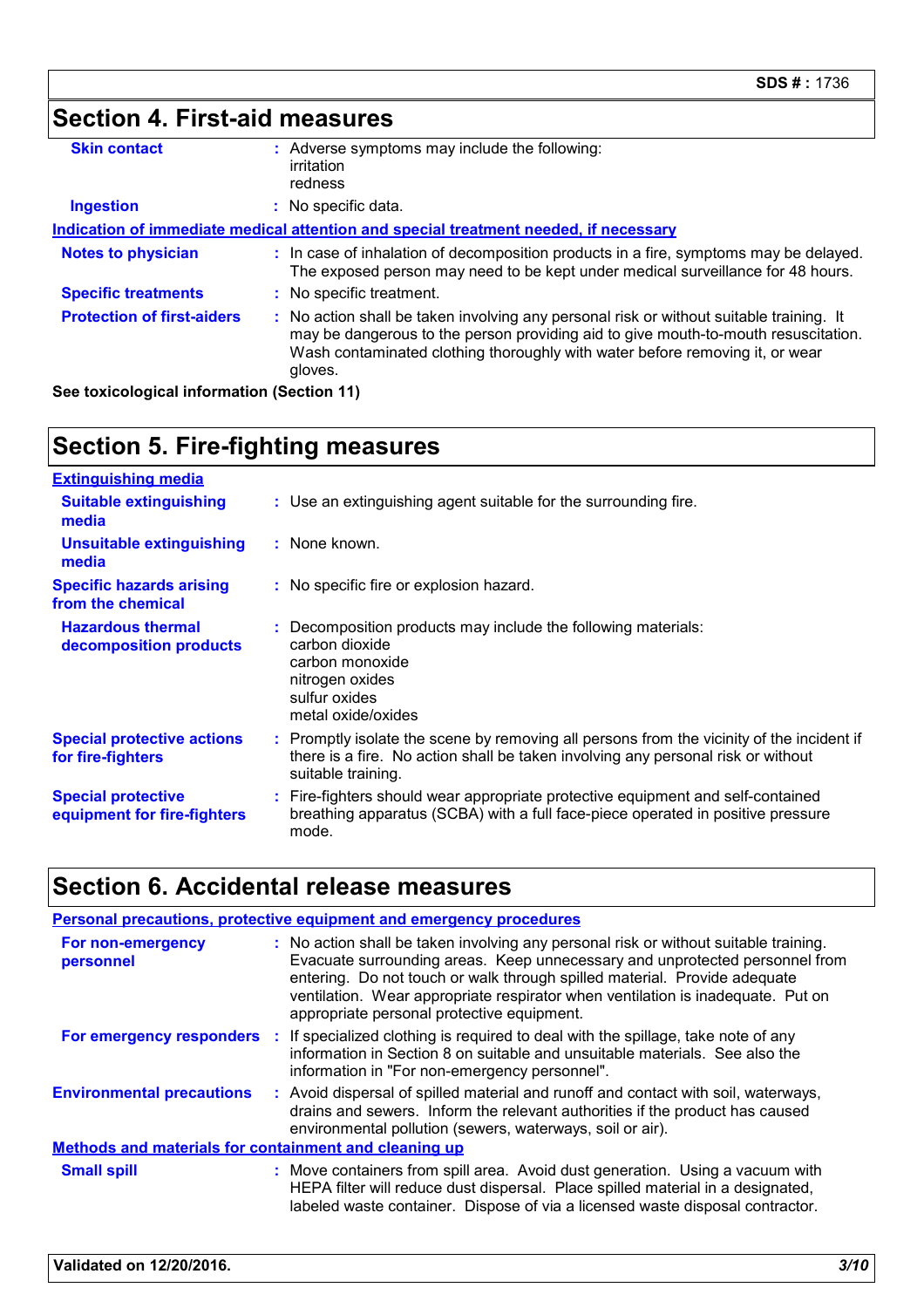#### **Section 6. Accidental release measures**

**Large spill :**

: Move containers from spill area. Approach release from upwind. Prevent entry into sewers, water courses, basements or confined areas. Avoid dust generation. Do not dry sweep. Vacuum dust with equipment fitted with a HEPA filter and place in a closed, labeled waste container. Dispose of via a licensed waste disposal contractor. Note: see Section 1 for emergency contact information and Section 13 for waste disposal.

#### **Section 7. Handling and storage**

| <b>Precautions for safe handling</b>                                             |                                                                                                                                                                                                                                                                                                                                                                                                                                                                                                               |
|----------------------------------------------------------------------------------|---------------------------------------------------------------------------------------------------------------------------------------------------------------------------------------------------------------------------------------------------------------------------------------------------------------------------------------------------------------------------------------------------------------------------------------------------------------------------------------------------------------|
| <b>Protective measures</b>                                                       | : Put on appropriate personal protective equipment (see Section 8). Persons with a<br>history of skin sensitization problems should not be employed in any process in<br>which this product is used. Do not get in eyes or on skin or clothing. Do not ingest.<br>Keep in the original container or an approved alternative made from a compatible<br>material, kept tightly closed when not in use. Empty containers retain product<br>residue and can be hazardous. Do not reuse container.                 |
| <b>Advice on general</b><br>occupational hygiene                                 | : Eating, drinking and smoking should be prohibited in areas where this material is<br>handled, stored and processed. Workers should wash hands and face before<br>eating, drinking and smoking. Remove contaminated clothing and protective<br>equipment before entering eating areas. See also Section 8 for additional<br>information on hygiene measures.                                                                                                                                                 |
| <b>Conditions for safe storage,</b><br>including any<br><i>incompatibilities</i> | : Store in accordance with local regulations. Store in original container protected<br>from direct sunlight in a dry, cool and well-ventilated area, away from incompatible<br>materials (see Section 10) and food and drink. Keep container tightly closed and<br>sealed until ready for use. Containers that have been opened must be carefully<br>resealed and kept upright to prevent leakage. Do not store in unlabeled containers.<br>Use appropriate containment to avoid environmental contamination. |

#### **Section 8. Exposure controls/personal protection**

| <b>Control parameters</b>                         |                                                                                                                                                                                                                                                                                                                                                                                                                                                                             |  |  |
|---------------------------------------------------|-----------------------------------------------------------------------------------------------------------------------------------------------------------------------------------------------------------------------------------------------------------------------------------------------------------------------------------------------------------------------------------------------------------------------------------------------------------------------------|--|--|
| <b>Occupational exposure limits</b>               |                                                                                                                                                                                                                                                                                                                                                                                                                                                                             |  |  |
| None.                                             |                                                                                                                                                                                                                                                                                                                                                                                                                                                                             |  |  |
| <b>Appropriate engineering</b><br><b>controls</b> | : Good general ventilation should be sufficient to control worker exposure to airborne<br>contaminants.                                                                                                                                                                                                                                                                                                                                                                     |  |  |
| <b>Environmental exposure</b><br><b>controls</b>  | : Emissions from ventilation or work process equipment should be checked to ensure<br>they comply with the requirements of environmental protection legislation. In some<br>cases, fume scrubbers, filters or engineering modifications to the process<br>equipment will be necessary to reduce emissions to acceptable levels.                                                                                                                                             |  |  |
| <b>Individual protection measures</b>             |                                                                                                                                                                                                                                                                                                                                                                                                                                                                             |  |  |
| <b>Hygiene measures</b>                           | : Wash hands, forearms and face thoroughly after handling chemical products, before<br>eating, smoking and using the lavatory and at the end of the working period.<br>Appropriate techniques should be used to remove potentially contaminated clothing.<br>Contaminated work clothing should not be allowed out of the workplace. Wash<br>contaminated clothing before reusing. Ensure that eyewash stations and safety<br>showers are close to the workstation location. |  |  |
| <b>Eye/face protection</b>                        | : Safety eyewear complying with an approved standard should be used when a risk<br>assessment indicates this is necessary to avoid exposure to liquid splashes, mists,<br>gases or dusts. If contact is possible, the following protection should be worn,<br>unless the assessment indicates a higher degree of protection: safety glasses with<br>side-shields.                                                                                                           |  |  |
| <b>Skin protection</b>                            |                                                                                                                                                                                                                                                                                                                                                                                                                                                                             |  |  |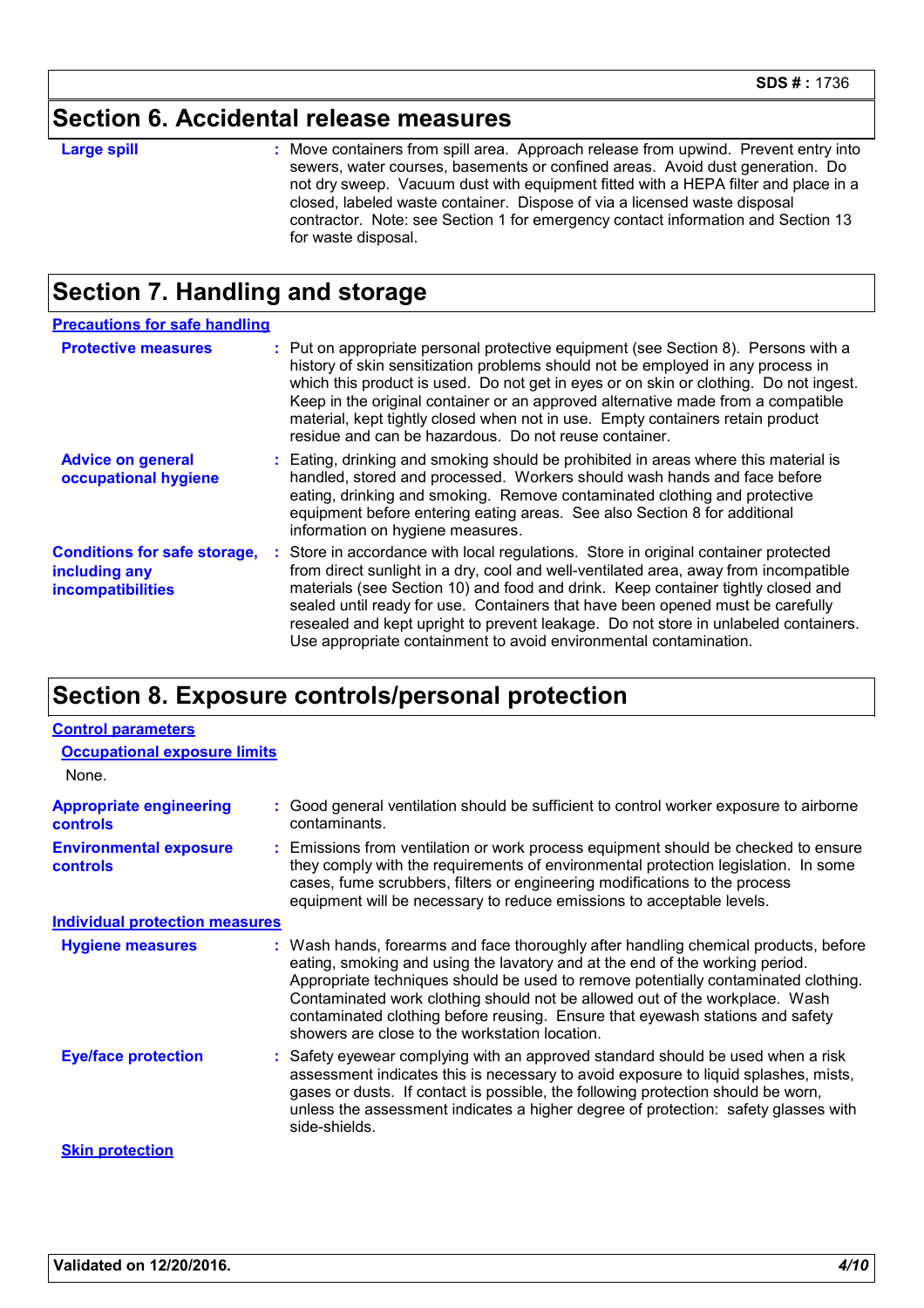# **Section 8. Exposure controls/personal protection**

| <b>Hand protection</b>        | : Chemical-resistant, impervious gloves complying with an approved standard should<br>be worn at all times when handling chemical products if a risk assessment indicates<br>this is necessary. Considering the parameters specified by the glove manufacturer,<br>check during use that the gloves are still retaining their protective properties. It<br>should be noted that the time to breakthrough for any glove material may be<br>different for different glove manufacturers. In the case of mixtures, consisting of<br>several substances, the protection time of the gloves cannot be accurately<br>estimated. |
|-------------------------------|---------------------------------------------------------------------------------------------------------------------------------------------------------------------------------------------------------------------------------------------------------------------------------------------------------------------------------------------------------------------------------------------------------------------------------------------------------------------------------------------------------------------------------------------------------------------------------------------------------------------------|
| <b>Body protection</b>        | : Personal protective equipment for the body should be selected based on the task<br>being performed and the risks involved and should be approved by a specialist<br>before handling this product.                                                                                                                                                                                                                                                                                                                                                                                                                       |
| <b>Other skin protection</b>  | : Appropriate footwear and any additional skin protection measures should be<br>selected based on the task being performed and the risks involved and should be<br>approved by a specialist before handling this product.                                                                                                                                                                                                                                                                                                                                                                                                 |
| <b>Respiratory protection</b> | Based on the hazard and potential for exposure, select a respirator that meets the<br>appropriate standard or certification. Respirators must be used according to a<br>respiratory protection program to ensure proper fitting, training, and other important<br>aspects of use.                                                                                                                                                                                                                                                                                                                                         |

## **Section 9. Physical and chemical properties**

| <b>Appearance</b>                                 |                                                                                                                             |
|---------------------------------------------------|-----------------------------------------------------------------------------------------------------------------------------|
| <b>Physical state</b>                             | : Solid. [grease]                                                                                                           |
| <b>Color</b>                                      | Purple.                                                                                                                     |
| Odor                                              | Characteristic.                                                                                                             |
| <b>Odor threshold</b>                             | : Not available.                                                                                                            |
| рH                                                | Not applicable.                                                                                                             |
| <b>Melting point</b>                              | Not available.                                                                                                              |
| <b>Boiling point</b>                              | Not available.                                                                                                              |
| <b>Flash point</b>                                | : Not available.                                                                                                            |
| <b>Evaporation rate</b>                           | : Not available.                                                                                                            |
| <b>Flammability (solid, gas)</b>                  | : Flammable in the presence of the following materials or conditions: open flames,<br>sparks and static discharge and heat. |
| Lower and upper explosive<br>(flammable) limits   | : Not available.                                                                                                            |
| <b>Vapor pressure</b>                             | $:$ Not available.                                                                                                          |
| <b>Vapor density</b>                              | Not available.                                                                                                              |
| <b>Relative density</b>                           | : $0.87$ g/cm <sup>3</sup>                                                                                                  |
| <b>Solubility</b>                                 | Insoluble in the following materials: cold water.                                                                           |
| <b>Partition coefficient: n-</b><br>octanol/water | : Not available.                                                                                                            |
| <b>Auto-ignition temperature</b>                  | : Not available.                                                                                                            |
| <b>Decomposition temperature</b>                  | : Not available.                                                                                                            |
| <b>Viscosity</b>                                  | : Kinematic (40°C (104°F)): >0.21 cm <sup>2</sup> /s (>21 cSt)                                                              |
| <b>VOC</b>                                        | 0<br>g/L                                                                                                                    |
| <b>VOC Method</b>                                 | : ASTM E 1868                                                                                                               |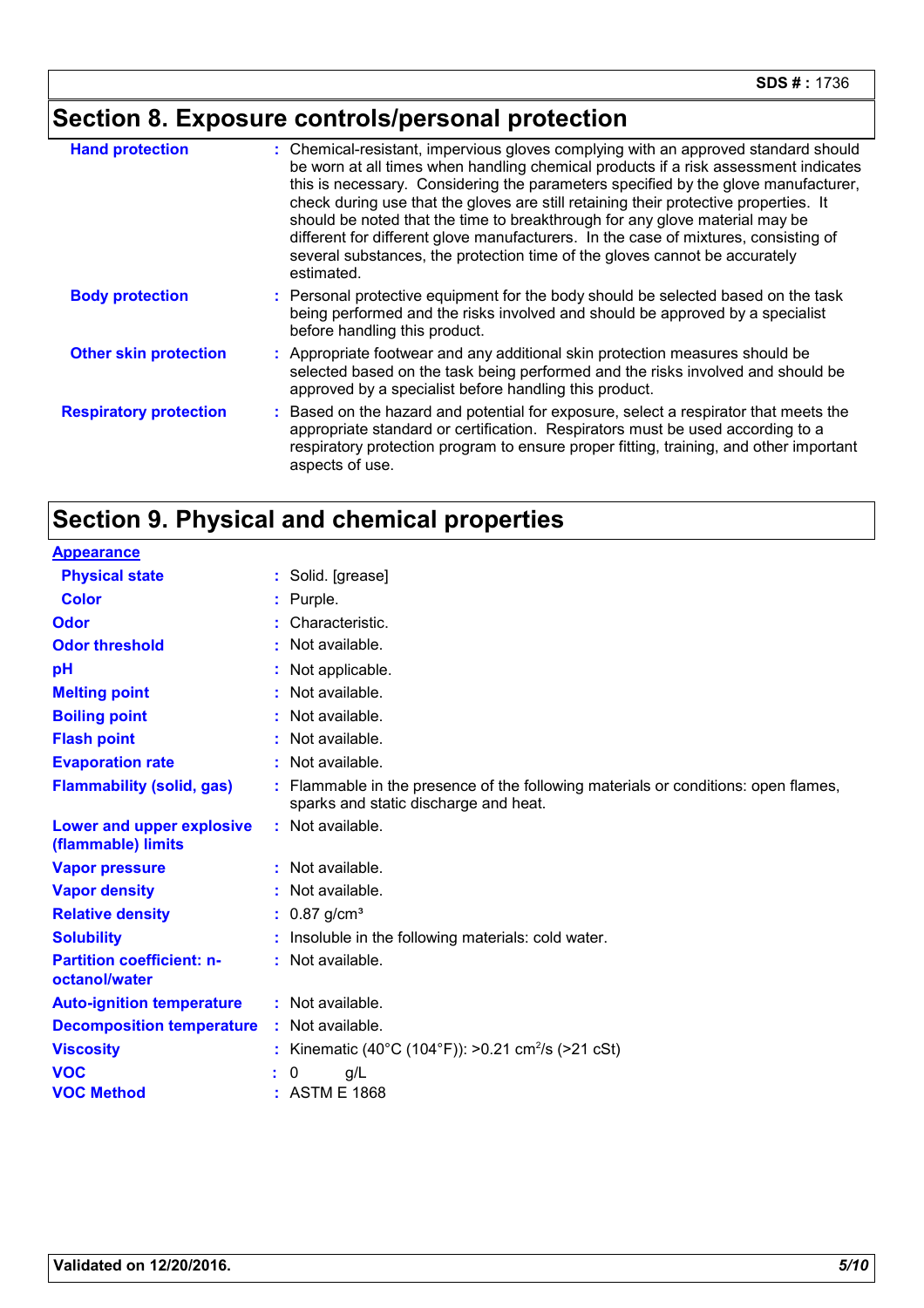## **Section 10. Stability and reactivity**

| <b>Reactivity</b>               | : No specific test data related to reactivity available for this product or its ingredients. |
|---------------------------------|----------------------------------------------------------------------------------------------|
| <b>Chemical stability</b>       | : The product is stable.                                                                     |
| <b>Possibility of hazardous</b> | : Under normal conditions of storage and use, hazardous reactions will not occur.            |
| reactions                       |                                                                                              |
| <b>Conditions to avoid</b>      | : No specific data.                                                                          |
| <b>Incompatible materials</b>   | : No specific data.                                                                          |
| <b>Hazardous decomposition</b>  | : Under normal conditions of storage and use, hazardous decomposition products               |
| products                        | should not be produced.                                                                      |

## **Section 11. Toxicological information**

#### **Information on toxicological effects**

| <b>Acute toxicity</b><br><b>Product/ingredient name</b> | <b>Result</b>                                                                                                                | <b>Species</b> |              |                         |                 |                    |
|---------------------------------------------------------|------------------------------------------------------------------------------------------------------------------------------|----------------|--------------|-------------------------|-----------------|--------------------|
|                                                         |                                                                                                                              |                | <b>Dose</b>  |                         |                 | <b>Exposure</b>    |
| azelaic acid<br>calcium bis                             | LD50 Oral<br>LD50 Dermal                                                                                                     | Rat<br>Rabbit  |              | $>5$ g/kg<br>$>20$ g/kg |                 | Ē,                 |
| (dinonylnaphthalenesulphonate)                          |                                                                                                                              |                |              |                         |                 |                    |
|                                                         | LD50 Oral                                                                                                                    | Rat            |              |                         | >5000 mg/kg     | $\blacksquare$     |
| <b>Conclusion/Summary</b>                               | : No known significant effects or critical hazards.                                                                          |                |              |                         |                 |                    |
| <b>Irritation/Corrosion</b>                             |                                                                                                                              |                |              |                         |                 |                    |
| <b>Product/ingredient name</b>                          | <b>Result</b>                                                                                                                | <b>Species</b> | <b>Score</b> |                         | <b>Exposure</b> | <b>Observation</b> |
| <b>Conclusion/Summary</b>                               |                                                                                                                              |                |              |                         |                 |                    |
| <b>Skin</b>                                             | : No known significant effects or critical hazards.                                                                          |                |              |                         |                 |                    |
| <b>Eyes</b>                                             | : No known significant effects or critical hazards.                                                                          |                |              |                         |                 |                    |
| <b>Respiratory</b>                                      | : No known significant effects or critical hazards.                                                                          |                |              |                         |                 |                    |
| <b>Sensitization</b>                                    |                                                                                                                              |                |              |                         |                 |                    |
| <b>Conclusion/Summary</b>                               |                                                                                                                              |                |              |                         |                 |                    |
| <b>Skin</b>                                             | : May cause an allergic skin reaction.                                                                                       |                |              |                         |                 |                    |
| <b>Respiratory</b>                                      | : Sensitization not suspected for humans.                                                                                    |                |              |                         |                 |                    |
| <b>Mutagenicity</b>                                     |                                                                                                                              |                |              |                         |                 |                    |
| <b>Conclusion/Summary</b>                               | : There are no data available on the mixture itself. Mutagenicity not suspected for<br>humans.                               |                |              |                         |                 |                    |
| <b>Carcinogenicity</b>                                  |                                                                                                                              |                |              |                         |                 |                    |
| <b>Conclusion/Summary</b>                               | : There are no data available on the mixture itself. Carcinogenicity not suspected for<br>humans.                            |                |              |                         |                 |                    |
| <b>Reproductive toxicity</b>                            |                                                                                                                              |                |              |                         |                 |                    |
| <b>Conclusion/Summary</b>                               | : There are no data available on the mixture itself. Not considered to be dangerous to<br>humans, according to our database. |                |              |                         |                 |                    |
| <b>Teratogenicity</b>                                   |                                                                                                                              |                |              |                         |                 |                    |
| <b>Conclusion/Summary</b>                               | : There are no data available on the mixture itself. Teratogenicity not suspected for<br>humans.                             |                |              |                         |                 |                    |
| <b>Specific target organ toxicity (single exposure)</b> |                                                                                                                              |                |              |                         |                 |                    |
| Not available.                                          |                                                                                                                              |                |              |                         |                 |                    |
|                                                         |                                                                                                                              |                |              |                         |                 |                    |

**Specific target organ toxicity (repeated exposure)** Not available.

**Aspiration hazard**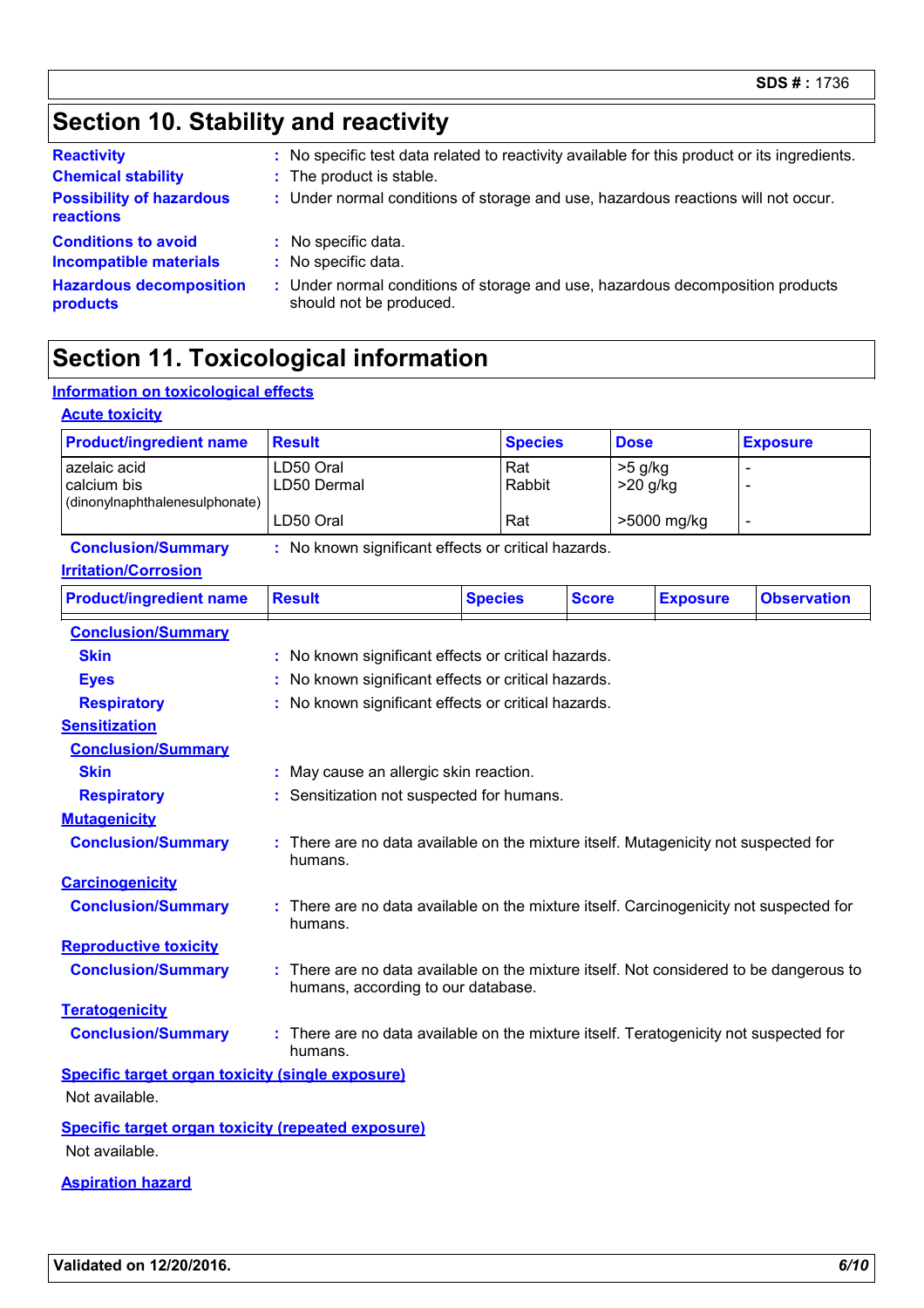## **Section 11. Toxicological information**

| <b>Name</b>                                                                                            |                                                                                          | <b>Result</b>                                                                   |  |  |
|--------------------------------------------------------------------------------------------------------|------------------------------------------------------------------------------------------|---------------------------------------------------------------------------------|--|--|
|                                                                                                        |                                                                                          |                                                                                 |  |  |
| Dec-1-ene, homopolymer, hydrogenated Dec-1-ene, oligomers,<br>hydrogenated                             | <b>ASPIRATION HAZARD - Category 1</b>                                                    |                                                                                 |  |  |
| <b>Information on the likely</b><br>: Routes of entry anticipated: Oral, Dermal.<br>routes of exposure |                                                                                          |                                                                                 |  |  |
| <b>Potential acute health effects</b>                                                                  |                                                                                          |                                                                                 |  |  |
| <b>Eye contact</b>                                                                                     | : No known significant effects or critical hazards.                                      |                                                                                 |  |  |
| <b>Inhalation</b>                                                                                      |                                                                                          | No known significant effects or critical hazards.                               |  |  |
| <b>Skin contact</b>                                                                                    |                                                                                          | May cause an allergic skin reaction.                                            |  |  |
| <b>Ingestion</b>                                                                                       |                                                                                          | : No known significant effects or critical hazards.                             |  |  |
|                                                                                                        | <b>Symptoms related to the physical, chemical and toxicological characteristics</b>      |                                                                                 |  |  |
| <b>Eye contact</b>                                                                                     | : No specific data.                                                                      |                                                                                 |  |  |
| <b>Inhalation</b>                                                                                      | : No specific data.                                                                      |                                                                                 |  |  |
| <b>Skin contact</b>                                                                                    | Adverse symptoms may include the following:<br>irritation<br>redness                     |                                                                                 |  |  |
| <b>Ingestion</b>                                                                                       | : No specific data.                                                                      |                                                                                 |  |  |
|                                                                                                        | Delayed and immediate effects and also chronic effects from short and long term exposure |                                                                                 |  |  |
| <b>Short term exposure</b>                                                                             |                                                                                          |                                                                                 |  |  |
| <b>Potential immediate</b><br>effects                                                                  | : Not available.                                                                         |                                                                                 |  |  |
| <b>Potential delayed effects</b>                                                                       | : Not available.                                                                         |                                                                                 |  |  |
| <b>Long term exposure</b>                                                                              |                                                                                          |                                                                                 |  |  |
| <b>Potential immediate</b><br>effects                                                                  | : Not available.                                                                         |                                                                                 |  |  |
| <b>Potential delayed effects</b>                                                                       | : Not available.                                                                         |                                                                                 |  |  |
| <b>Potential chronic health effects</b>                                                                |                                                                                          |                                                                                 |  |  |
| <b>Conclusion/Summary</b>                                                                              | : No known significant effects or critical hazards.                                      |                                                                                 |  |  |
| <b>General</b>                                                                                         | to very low levels.                                                                      | Once sensitized, a severe allergic reaction may occur when subsequently exposed |  |  |
| <b>Carcinogenicity</b>                                                                                 | : No known significant effects or critical hazards.                                      |                                                                                 |  |  |
| <b>Mutagenicity</b>                                                                                    |                                                                                          | : No known significant effects or critical hazards.                             |  |  |
| <b>Teratogenicity</b>                                                                                  | : No known significant effects or critical hazards.                                      |                                                                                 |  |  |
| <b>Developmental effects</b>                                                                           | : No known significant effects or critical hazards.                                      |                                                                                 |  |  |
| <b>Fertility effects</b>                                                                               | : No known significant effects or critical hazards.                                      |                                                                                 |  |  |
| <b>Numerical measures of toxicity</b>                                                                  |                                                                                          |                                                                                 |  |  |
| <b>Acute toxicity estimates</b>                                                                        |                                                                                          |                                                                                 |  |  |
| Not available.                                                                                         |                                                                                          |                                                                                 |  |  |

# **Section 12. Ecological information**

#### **Toxicity**

| Not available.                       |                                                                                                  |  |
|--------------------------------------|--------------------------------------------------------------------------------------------------|--|
| <b>Conclusion/Summary</b>            | : There are no data available on the mixture itself.                                             |  |
| <b>Persistence and degradability</b> |                                                                                                  |  |
| <b>Conclusion/Summary</b>            | : This product has not been tested for biodegradation. Not expected to be rapidly<br>degradable. |  |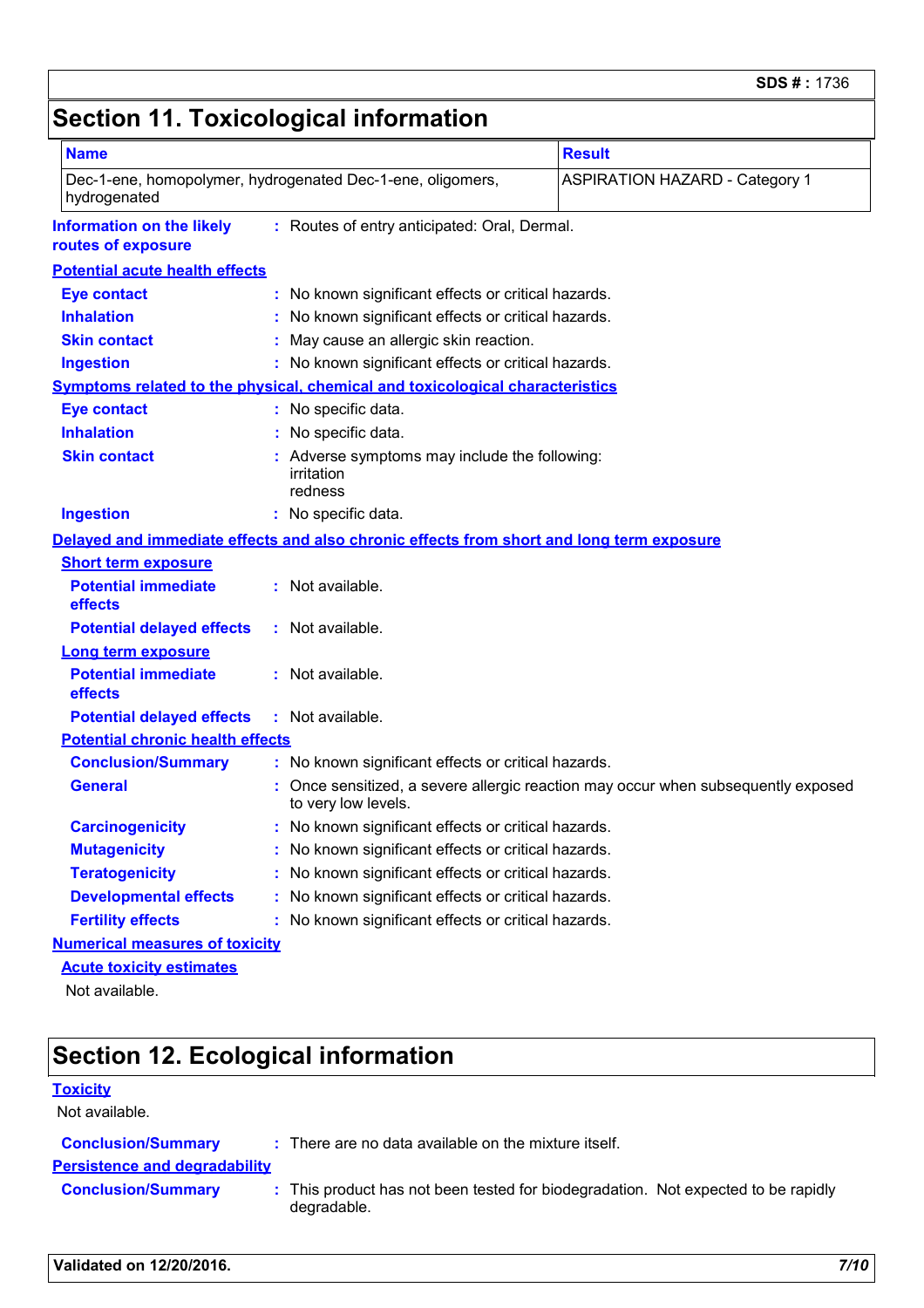## **Section 12. Ecological information**

| <b>Product/ingredient name</b>                                                | <b>Aquatic half-life</b> |            | <b>Photolysis</b> |                  | <b>Biodegradability</b> |
|-------------------------------------------------------------------------------|--------------------------|------------|-------------------|------------------|-------------------------|
| SYNTHETIC INDUSTRIAL<br><b>GREASE</b>                                         |                          |            |                   |                  | Not readily             |
| <b>Bioaccumulative potential</b>                                              |                          |            |                   |                  |                         |
| <b>Product/ingredient name</b>                                                | LogP <sub>ow</sub>       | <b>BCF</b> |                   | <b>Potential</b> |                         |
| Dec-1-ene, homopolymer,<br>hydrogenated Dec-1-ene,<br>oligomers, hydrogenated | >6.5                     |            |                   | high             |                         |
| azelaic acid                                                                  | 1.57                     |            |                   | low              |                         |

| <b>Soil/water partition</b>    | : Not available.                                    |
|--------------------------------|-----------------------------------------------------|
| coefficient (K <sub>oc</sub> ) |                                                     |
| <b>Other adverse effects</b>   | : No known significant effects or critical hazards. |

#### **Section 13. Disposal considerations**

| <b>Disposal methods</b> | : The generation of waste should be avoided or minimized wherever possible.<br>Disposal of this product, solutions and any by-products should at all times comply<br>with the requirements of environmental protection and waste disposal legislation<br>and any regional local authority requirements. Dispose of surplus and non-                       |
|-------------------------|-----------------------------------------------------------------------------------------------------------------------------------------------------------------------------------------------------------------------------------------------------------------------------------------------------------------------------------------------------------|
|                         | recyclable products via a licensed waste disposal contractor. Waste should not be<br>disposed of untreated to the sewer unless fully compliant with the requirements of<br>all authorities with jurisdiction. Waste packaging should be recycled. Incineration or<br>landfill should only be considered when recycling is not feasible. This material and |
|                         | its container must be disposed of in a safe way. Care should be taken when<br>handling emptied containers that have not been cleaned or rinsed out. Empty<br>containers or liners may retain some product residues. Avoid dispersal of spilled<br>material and runoff and contact with soil, waterways, drains and sewers.                                |

#### **Section 14. Transport information**

|                                      | <b>TDG</b><br><b>Classification</b> | <b>DOT</b><br><b>Classification</b> | <b>ADR/RID</b> | <b>IMDG</b>    | <b>IATA</b>    |
|--------------------------------------|-------------------------------------|-------------------------------------|----------------|----------------|----------------|
| <b>UN number</b>                     | Not regulated.                      | Not regulated.                      | Not regulated. | Not regulated. | Not regulated. |
| <b>UN proper</b><br>shipping name    | $\overline{\phantom{0}}$            |                                     |                |                |                |
| <b>Transport</b><br>hazard class(es) |                                     |                                     |                |                |                |
| <b>Packing group</b>                 | $\overline{\phantom{a}}$            |                                     | ٠              |                |                |
| <b>Environmental</b><br>hazards      | No.                                 | No.                                 | No.            | No.            | No.            |
| <b>Additional</b><br>information     |                                     |                                     | -              |                |                |

**Special precautions for user Transport within user's premises:** always transport in closed containers that are **:** upright and secure. Ensure that persons transporting the product know what to do in the event of an accident or spillage.

**Transport in bulk according to Annex II of MARPOL and the IBC Code :** Not available.

**Validated on 12/20/2016.** *8/10*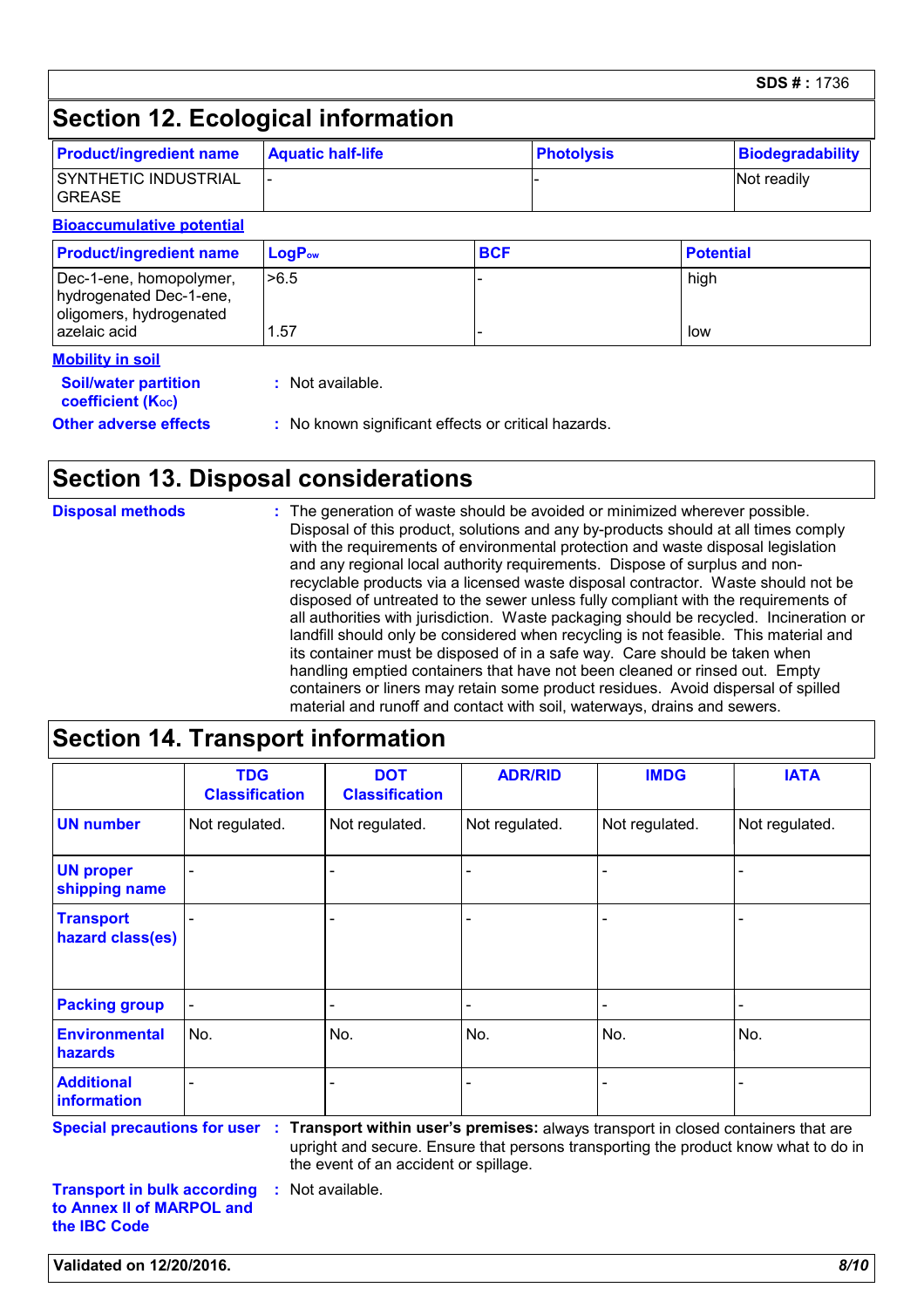# **Section 14. Transport information**

## **Section 15. Regulatory information**

| <b>Canadian lists</b>                         |                                                                            |
|-----------------------------------------------|----------------------------------------------------------------------------|
| <b>Canadian NPRI</b>                          | : None of the components are listed.                                       |
| <b>CEPA Toxic substances</b>                  | : None of the components are listed.                                       |
| <b>Canada inventory</b>                       | : All components are listed or exempted.                                   |
| <b>International regulations</b>              |                                                                            |
|                                               | <b>Chemical Weapon Convention List Schedules I, II &amp; III Chemicals</b> |
| Not listed.                                   |                                                                            |
| <b>Montreal Protocol (Annexes A, B, C, E)</b> |                                                                            |
| Not listed.                                   |                                                                            |
|                                               | <b>Stockholm Convention on Persistent Organic Pollutants</b>               |
| Not listed.                                   |                                                                            |
|                                               |                                                                            |
|                                               | <b>Rotterdam Convention on Prior Inform Consent (PIC)</b>                  |
| Not listed.                                   |                                                                            |
|                                               | <b>UNECE Aarhus Protocol on POPs and Heavy Metals</b>                      |
| Not listed.                                   |                                                                            |
| <b>Inventory list</b>                         |                                                                            |
| <b>Australia</b>                              | : All components are listed or exempted.                                   |
| <b>China</b>                                  | All components are listed or exempted.                                     |
| <b>Europe</b>                                 | All components are listed or exempted.                                     |
| <b>Japan</b>                                  | All components are listed or exempted.                                     |
| <b>New Zealand</b>                            | All components are listed or exempted.<br>t.                               |
| <b>Philippines</b>                            | Not determined.                                                            |
| <b>Republic of Korea</b>                      | Not determined.                                                            |
| <b>Taiwan</b>                                 | Not determined.                                                            |
| <b>United States</b>                          | All components are listed or exempted.                                     |
|                                               |                                                                            |

## **Section 16. Other information**

| <b>History</b>                                     |                                                                                                                                                                                                                                                                                                                                                                                                                                                                                                                                                                                                           |
|----------------------------------------------------|-----------------------------------------------------------------------------------------------------------------------------------------------------------------------------------------------------------------------------------------------------------------------------------------------------------------------------------------------------------------------------------------------------------------------------------------------------------------------------------------------------------------------------------------------------------------------------------------------------------|
| Date of issue/Date of<br>revision                  | : 12/20/2016                                                                                                                                                                                                                                                                                                                                                                                                                                                                                                                                                                                              |
| Date of previous issue                             | : 9/21/2016                                                                                                                                                                                                                                                                                                                                                                                                                                                                                                                                                                                               |
| <b>Version</b>                                     | : 1.01                                                                                                                                                                                                                                                                                                                                                                                                                                                                                                                                                                                                    |
|                                                    | Regulatory Department, Chemtool Inc.                                                                                                                                                                                                                                                                                                                                                                                                                                                                                                                                                                      |
| <b>Key to abbreviations</b>                        | $\therefore$ ATE = Acute Toxicity Estimate<br>BCF = Bioconcentration Factor<br>GHS = Globally Harmonized System of Classification and Labelling of Chemicals<br>IATA = International Air Transport Association<br>IBC = Intermediate Bulk Container<br><b>IMDG = International Maritime Dangerous Goods</b><br>LogPow = logarithm of the octanol/water partition coefficient<br>MARPOL = International Convention for the Prevention of Pollution From Ships,<br>1973 as modified by the Protocol of 1978. ("Marpol" = marine pollution)<br>$UN = United Nations$<br>HPR = Hazardous Products Regulations |
| <b>Procedure used to derive the classification</b> |                                                                                                                                                                                                                                                                                                                                                                                                                                                                                                                                                                                                           |